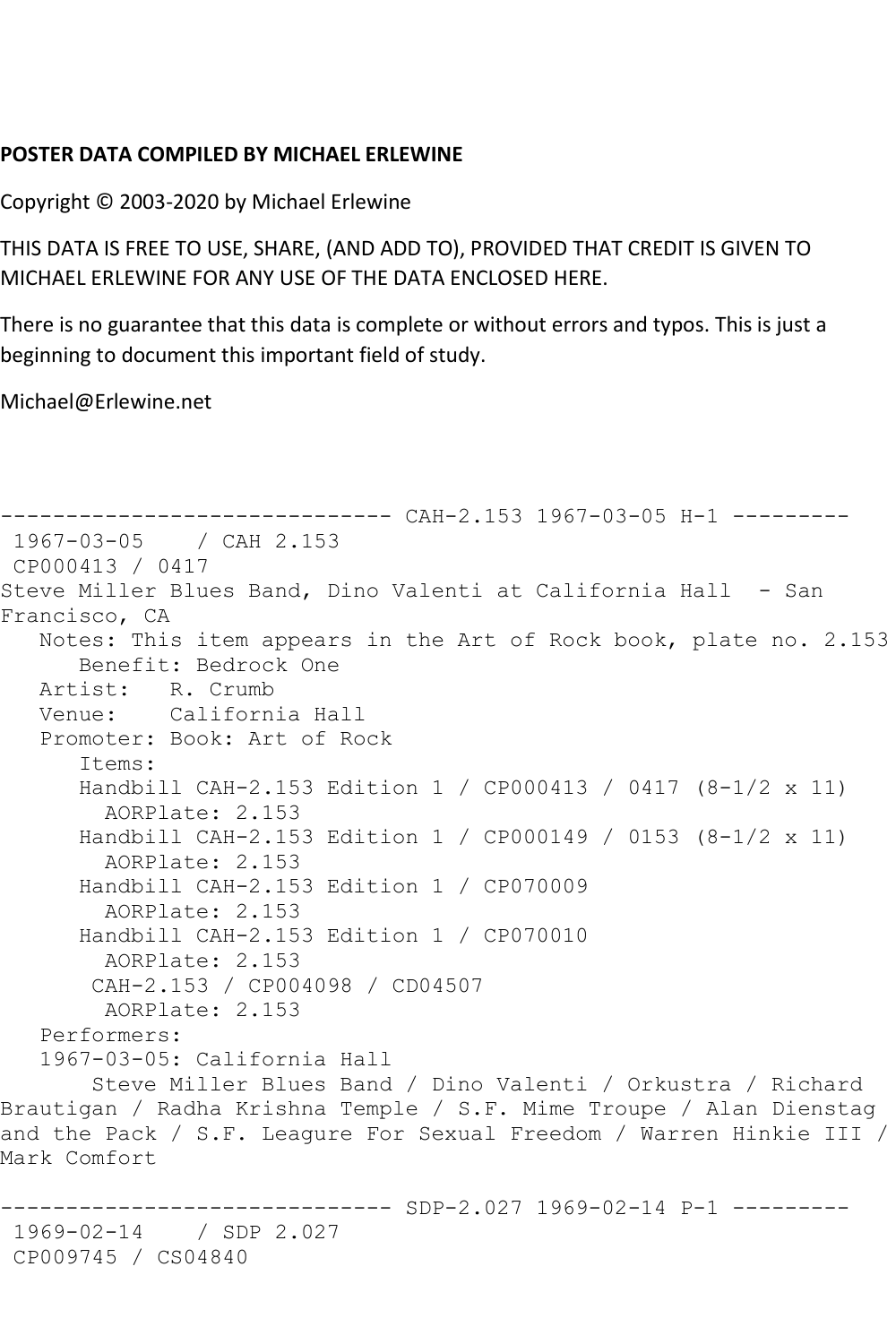It's a Beautiful Day, Country Weather at Avalon Ballroom - San Francisco, CA Notes: This item appears in the Art of Rock book, plate no. 2.027 Artist: R. Crumb<br>Venue: Avalon Ba Avalon Ballroom Promoter: Soundproof Productions Items: Original poster SDP-2.027 Edition 1 / CP009745 / CS04840 (14 x 17) AORPlate: 2.027 Price: 375.00 SDP-2.027 / CP060573 / 27 AORPlate: 2.027 Performers: 1969-02-14: Avalon Ballroom It's a Beautiful Day / Country Weather / Thornton / Big Mama Thornton ------------------------------ HLT 1975-06-21 P-1 --------- 1975-06-21 / HLT CP000174 / 0178 2nd Annual Hooker's Ball Series: 2nd Annual Hooker's Convention Artist: R. Crumb Venue: Hyatt regency Lake Tahoe Promoter: Coyote Items: Original poster HLT Edition 1 / CP000174 / 0178 (11 x 17) Performers: 1975-06-21: Hyatt regency Lake Tahoe ------------------------------ 1988-03-11 P --------- 1988-03-11 / 20th Anniversary Zap Comics Show Artist: R. Crumb Items: Original poster / Performers: 1988-03-11: ------------------------------ PSOL-PSOL-13 1989-06-07 P-1 --------- 1989-06-07 / PSOL PSOL-13 CP044788 Zap 12 show at Psychedelic Solution Gallery Private Notes: \*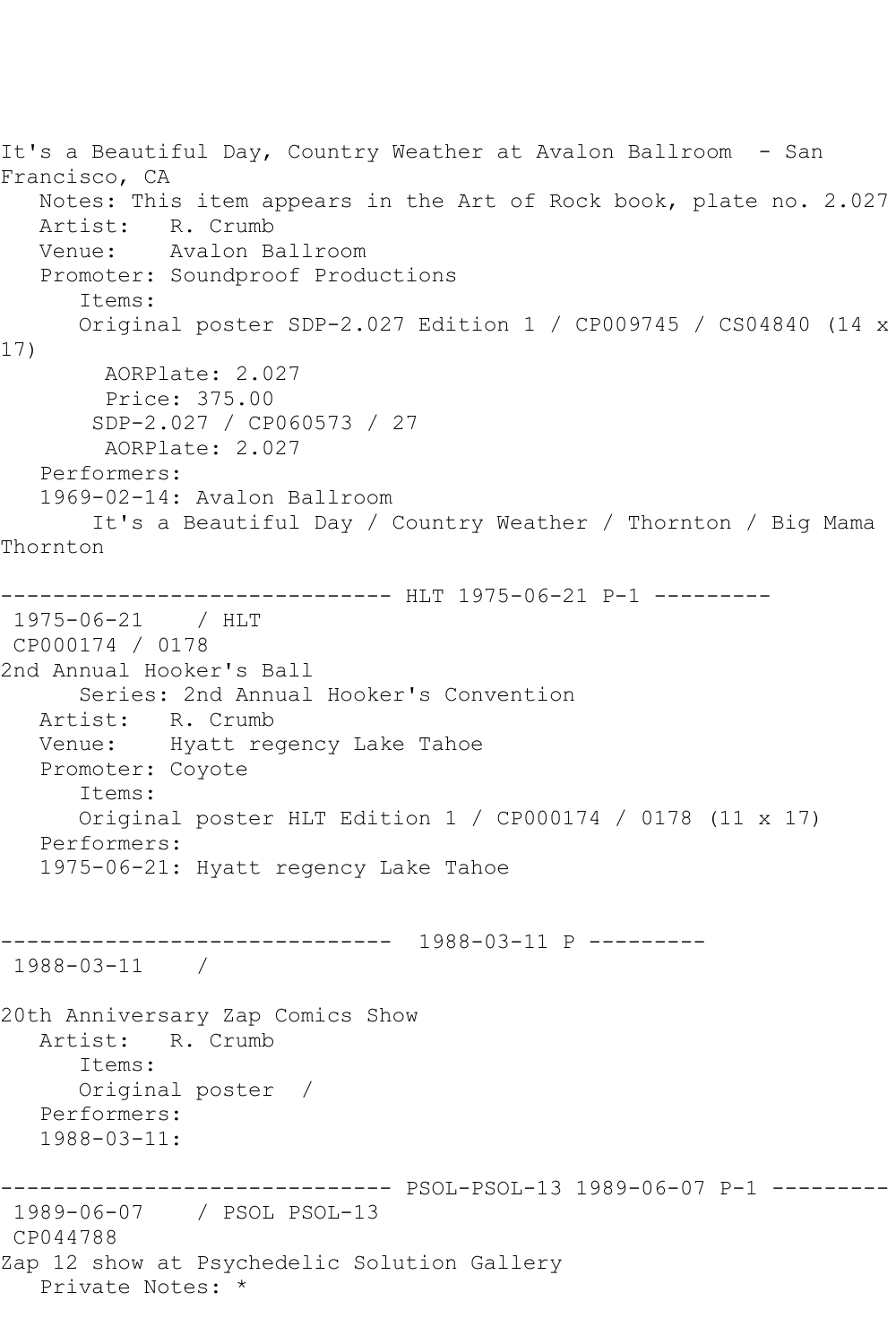Artist: Robert Williams Venue: Psychedelic Solution Gallery Items: Original poster PSOL-PSOL-13 Edition 1 / CP044788 (16-1/8 x 23) Price: 69.00 Postcard PSOL-PSOL-13 Edition 1 / CP044781 (5 x 7) Price: 25.00 Postcard PSOL-PSOL-13 Edition 1 / CP047572 Description: One poster, two cards. (5 x 7) Performers: 1989-06-07 1989-08-07: Psychedelic Solution Gallery ------------------------------ 1989-zz-zz P --------- 1989-zz-zz / CP046001 / CP046001 Comix Benefit: Artist: R. Crumb Items: Original poster / CP046001 / CP046001 Performers: 1989-zz-zz: ------------------------------ 1992 P-1 --------- 1992 CP005764 / CP01013 Heroes of the Blues: Proof Sheet by R. Crumb Private Notes: Misc \*300 CHECK Artist: R. Crumb Items: Original poster Edition 1 / CP005764 / CP01013 Price: 500.00 Performers: 1992: ------------------------------ 1996 P-1 ---------  $\frac{1}{2}$ CP005762 / CP01011 Robert Johnson: Hell Hound On My Trail Notes: This is a large serigraph (20 screens) print, 27 x 28 inches, with the image size of 14 x 18-1/2 in the center. The paper is very heavy, Rives BFK cream, 280 gram 100% cotton archival paper. This is a numbered series of 220 prints, signed by the author. The colors and everything about this print is gorgeous. Robert Johnson is the quintessential Mississippi Delta blues man, here memorialized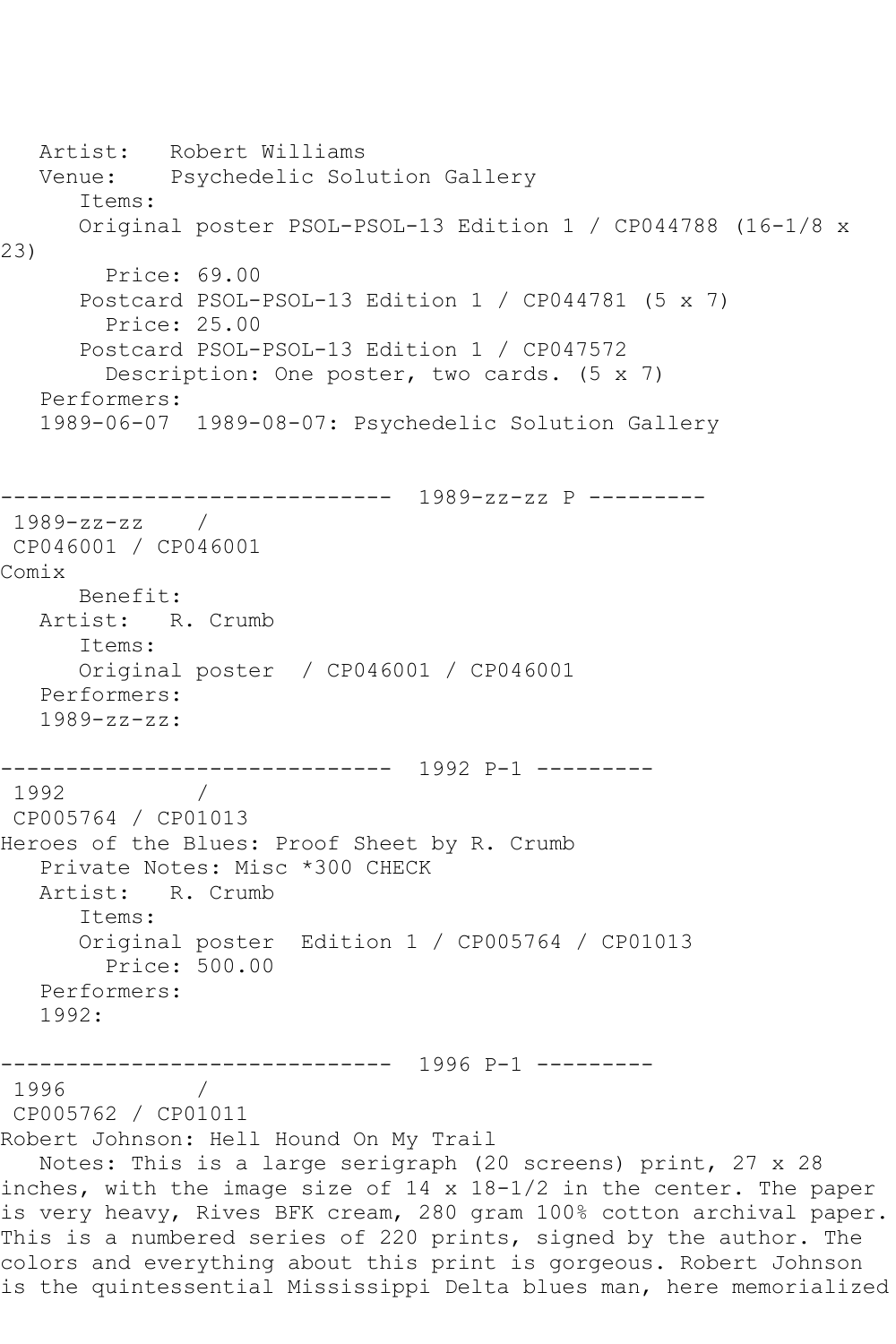```
by Robert Crumb. I have one of these and it is powerful to behold,
with rich, deep colors. It is a large piece with a powerful impact. 
- Michael Erlewine.
   Private Notes: Misc * 1200@
   Artist: R. Crumb
      Items:
      Original poster Edition 1 / CP005762 / CP01011 (27 x 28)
        Price: 1200.00
        / CP015730 / ME0875
   Performers:
   1996: Robert Johnson
     ------------------------------ 1997 P-1 ---------
1997 / 
CP005763 / CP01012
Cheap Thrills Album Cover Print
   Notes: This is a large serigraph print, 27 x 28 inches, with the 
image size of 121 x 21 in the center. The paper is very heavy, Rives
BFK cream, 280 gram 100% cotton archival paper. This is a numbered 
series of 250 prints, signed by the author. This is a very large
piece, perfectly printed, a 24-color serigraph. Very hard to find 
and more beautiful than this small thumbnail can show. Hey, it's 
that album, but much larger. Looks great framed. - Michael Erlewine.
   Private Notes: Misc * 1200@
   Artist: R. Crumb
      Items:
      Original poster Edition 1 / CP005763 / CP01012 (27 x 28)
   Performers:
   1997:
------------------------------ NONE P-1 ---------
 NONE / 
 CP005766 / CP01015
Country Greats Proof Seet by R. Crumb
   Private Notes: Misc * 300 CHECK
   Artist: R. Crumb
      Items:
      Original poster Edition 1 / CP005766 / CP01015
        Price: 300.00
        / CP006142 / CP01391
   Performers:
   NONE:
------------------------------ NONE P-1 ---------
NONE / 
CP006143 / CP01392
Eclipse Trading Cards Proof Sheet by R. Crumb
```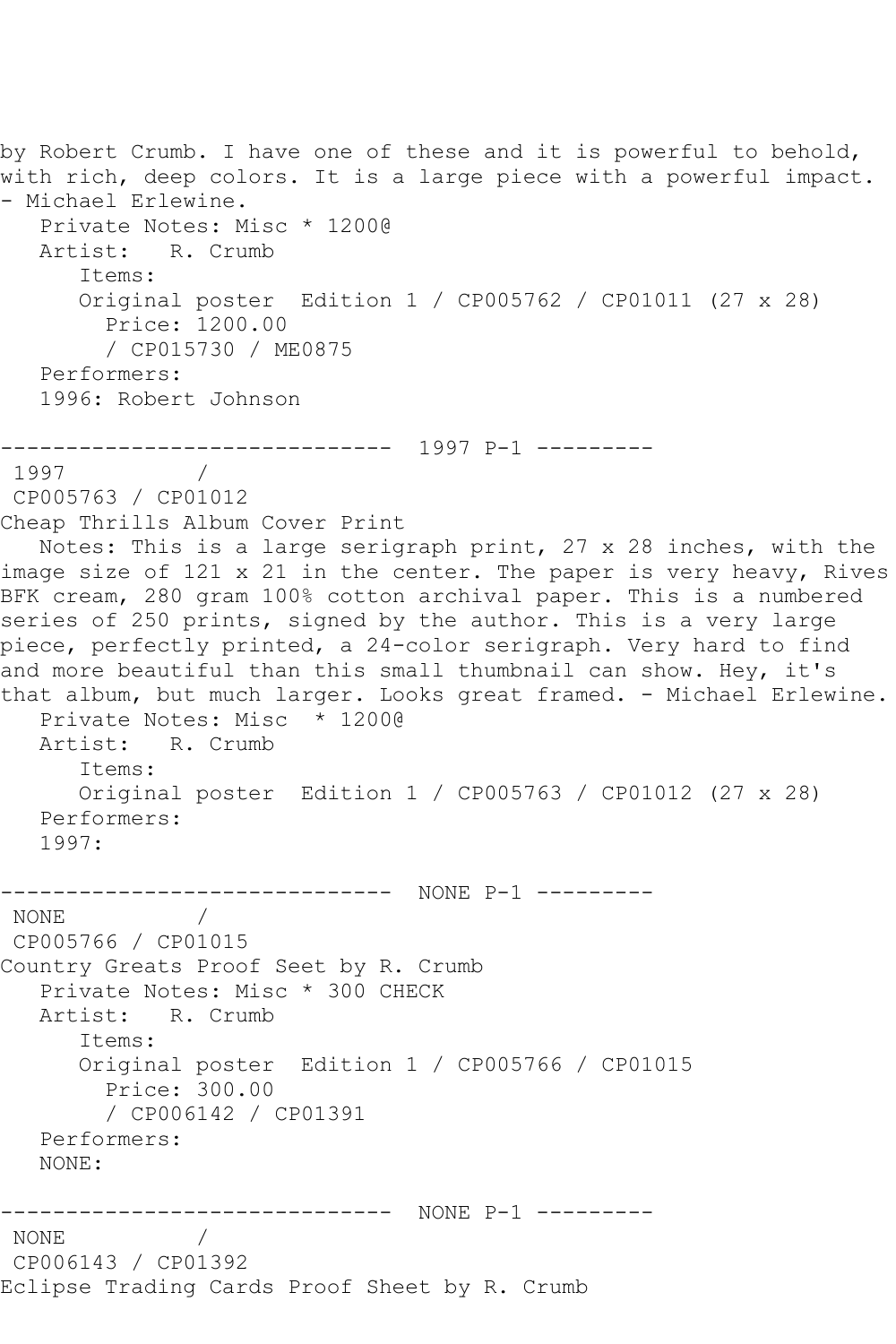Private Notes: Misc \*300 CHECK Artist: R. Crumb Items: Original poster Edition 1 / CP006143 / CP01392 Price: 300.00 / CP005765 / CP01014 Performers: NONE: ------------------------------ NONE P-1 --------- NONE / CP005785 / CP01034 Jazz Greats Proof Sheet by R. Crumb Private Notes: Misc \*300 CHECK Artist: R. Crumb Items: Original poster Edition 1 / CP005785 / CP01034 Price: 300.00 Performers: NONE: ------------------------------ NONE P-1 --------- NONE / CP019403 / XF072 Keep On Truckin' Notes: This item appears in the Art of Rock book, plate no. m586\_S Artist: R. Crumb Items: Original poster Edition 1 / CP019403 / XF072 AORPlate: m586\_S Performers: NONE: ------------------------------ NONE P-1 --------- NONE / CP005767 / CP01016 R. Crumb Trading Cards Private Notes: Misc \* 300 CHECK Artist: R. Crumb Items: Original poster Edition 1 / CP005767 / CP01016 Price: 300.00 Performers: NONE: ------------------------------ NONE CX-1 ---------